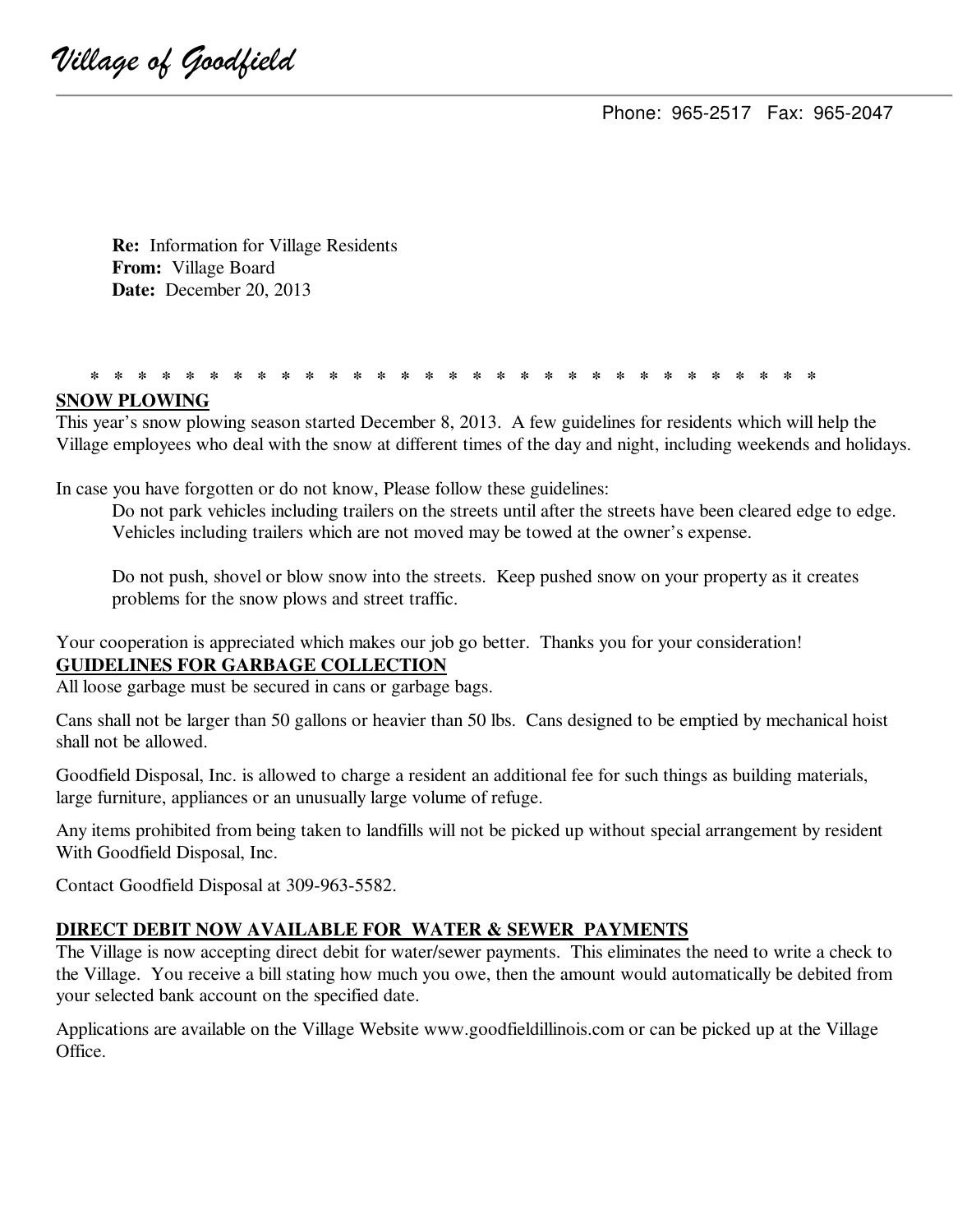## The Goodfield Community Club Proudly Presents... The 64th Annual **Goodfield Community Supper** (serving unlimited spaghetti with salad, applesauce, bread and homemade desserts). February 1, 2014 **Goodfield Elementary** 4:00-7:30pm

(4-5 Senior Citizen Hour)

Carryout available

# Prices: Adult \$7 in advance \$8 at the door Child (ages 5-12) \$4 in advance \$5 at the door

Proceeds Benefit Local Organizations, including

Zehr Community Library, Goodfield Fire Department, Goodfield Elementary, as well as supporting a project to double the length of the Goodfield Park. hiking path and extend it all the way to the Bridle Ridge Subdivision.

For tickets or More Information, Please call 309-965-2362

## **ZEHR COMMUNITY LIBRRARY**

Come check out our new selection of books! Bring your pre-schoolers in for Story Hour! Make a difference in your Community….Sign up to Volunteer.

Library Hours: Monday & Thursday 6:30—8:00p.m. Tuesday, Wednesday & Friday 9:00-11:00a.m.

Phone: 965-2409

### **POLICE DEPARTMENT**

The Deer Creek-Goodfield Police Department wishes you a safe, prosperous and Happy New Year! This will be our eleventh year of providing services to the Village of Goodfield. We appreciate all the support that we have received over the years and look forward to continuing to protect and serve the residents and businesses in this area.

We also want to remind everyone to avoid becoming a victim of opportunity! Remove valuables such as cash, jewelry and portable electronics from your vehicles and lock all doors while unattended. For your families safety please lock your doors at night and when you are not at home. The following phone numbers are provided for your convenience; Please call if you have any questions.

 Jim Edwards Chief of Police

*FOR EMERGENCIES both Tazewell and Woodford County DIAL 911 NON EMERGENCY NUMBER TAZEWELL COUNTY (800) 322-9166 NON EMERGENCY NUMBER WOODFORD COUNTY (309)467-2375 POLICE DEPARTMENT 106 E. 1ST STREET, DEER CREEK (309) 447-6265 CHIEF'S CELL PHONE (309) 222-1459 EMAIL deercreekpd@yahoo.com* 

Thank you to all police, firefighters, EMT's and other Community Volunteers for all of your dedication and service to the residents and businesses of Goodfield. Your hard work and dedication is appreciated!!